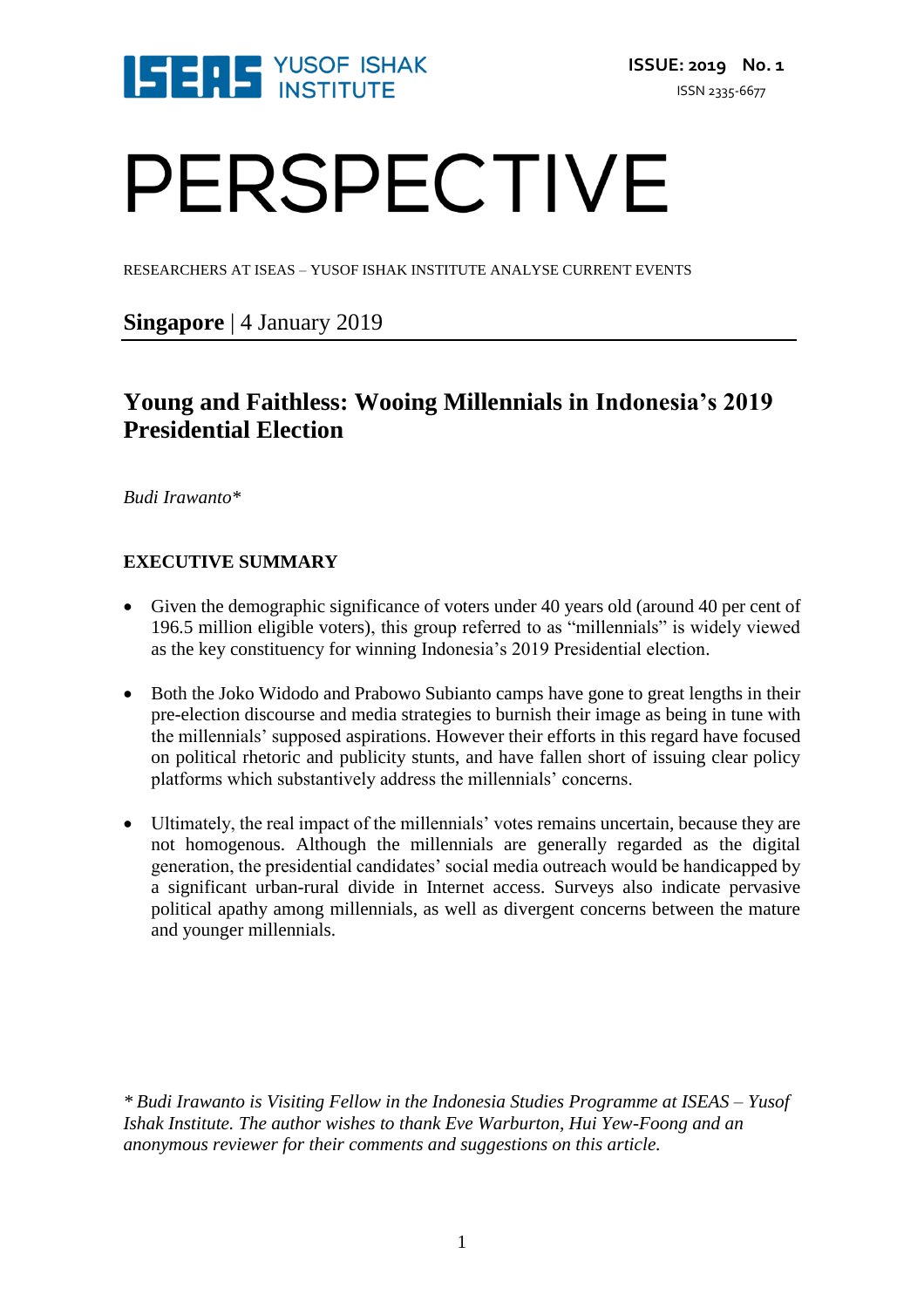

### **INTRODUCTION**

In a well-choreographed performance, a stuntman pretending to be presidential incumbent Joko 'Jokowi' Widodo, rode a motorbike into the stadium in the opening ceremony of the Asian Games on 18 August 2018. Politicians from the opposition criticized the stunt as a politically motivated act intended to bolster Jokowi's image, particularly among young (millennial) voters, in his reelection bid. $<sup>1</sup>$ </sup>

Interestingly, it was soon after the official presidential and vice-presidential nomination on 10 August 2018 that the discourse on millennial voters came to the fore. In that context, the surprising appointment of 75-year Muslim cleric Ma'ruf Amin as Jokowi's running mate seemed not to have fulfilled millennials' expectation, while 49-year businessman Sandiaga Salahuddin Uno as Prabowo Subianto's deputy seemed more attractive to millennial voters for being famous as an avid marathon runner and successful US-educated businessman.<sup>2</sup>

Since millennials comprise around 40 percent or 80 million of the total 196.5 million eligible voters in 2019, they are definitely a strategic group to consider for both presidential candidates<sup>3</sup>. However, they should not be assumed to be a homogenous group. Moreover, the upcoming presidential election is a rematch between Jokowi and Prabowo, and both already have a loyal base of voters. Thus, those millennials who commonly belong among swing or undecided voters have become the main target in both Jokowi's and Prabowo's campaigns.<sup>4</sup>

This paper examines discourses surrounding millennials in the upcoming Indonesian presidential election, and looks at various strategies employed by presidential and vicepresidential candidates to court millennial voters. It argues that although both presidential candidates have attempted to appeal to millennial voters in their campaigns, they have not paid significant attention to policies that directly address the aspirations of millennials.

#### **THE CONTEXT OF INDONESIAN MILLENNIALS**

The notion of 'millennial' is rather new in the political discourse in Indonesia. It refers to young people who were born in the 1980s and 1990s. There had previous been three notions related to young people, namely 'pemuda' (youth), 'remaja' (adolescent or teenager) and 'kaum muda' (youth community).<sup>5</sup> The notion of 'pemuda' is used with a highly political connotation of the idealized role of youth as an agent of change; historically, Indonesian young people have indeed been a pivotal driver and major feature at critical political junctures in modern Indonesia. Meanwhile, the notion of 'remaja' is a psychological association to a period in the life course, while 'kaum muda' refers to youth subculture or community.

Currently, the notion of millennial<sup>6</sup> is loosely used in the political world to refer to a huge proportion of voters that have been a main target in the campaigns. As a generational marker, the millennials come of age during a time of critical change as Indonesia entered the new century just when digital media were introduced.

Millennials are typically characterized as conspicuous consumers, digital natives, and politically apathetic. A 2014 national survey sponsored by the Indonesian Ministry of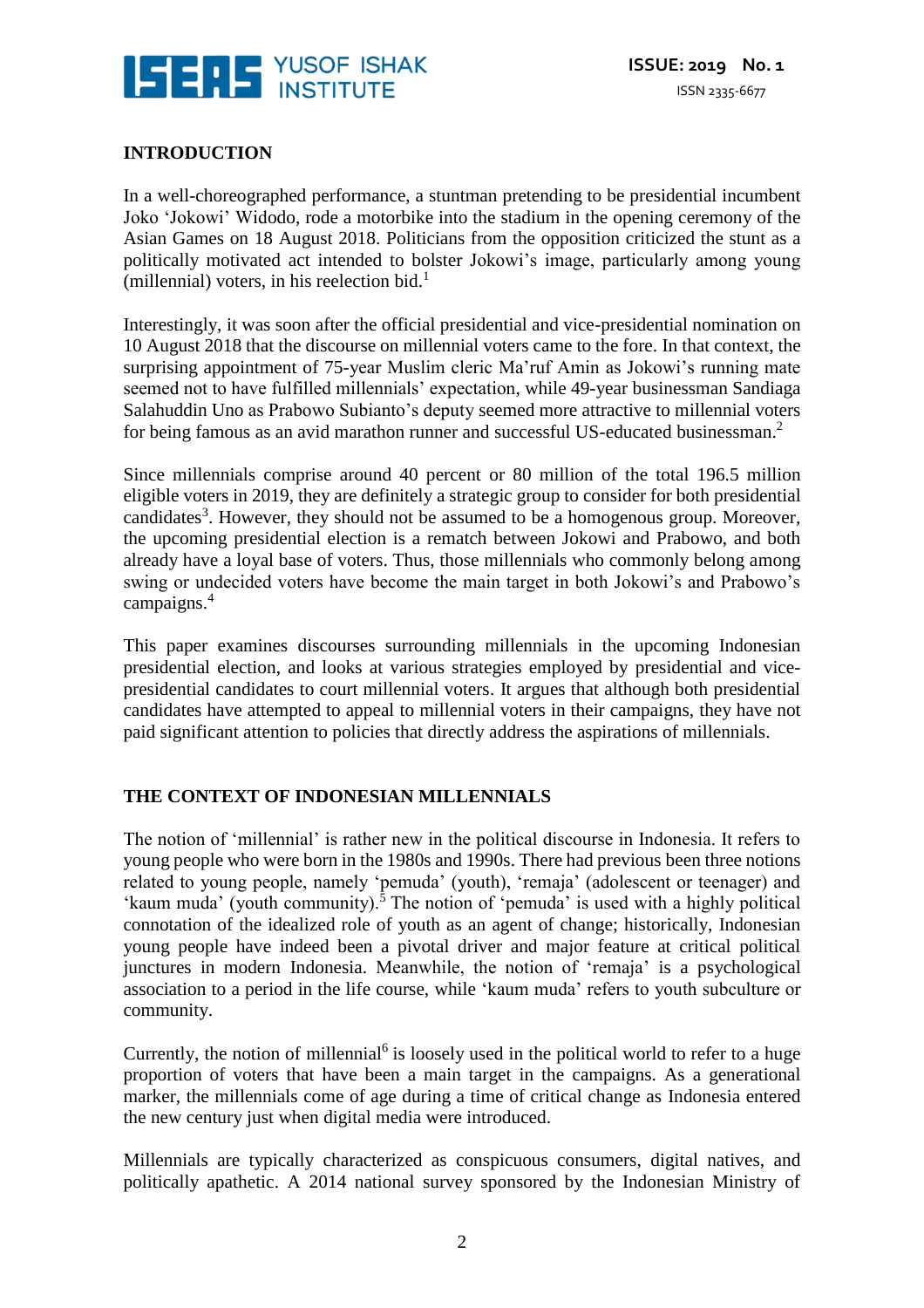

Communication and Information in cooperation with UNICEF suggested that most young people in Indonesia (80 percent, or approximately 30 million) were Internet users.<sup>7</sup> The term 'digital native' (or 'Net Geners' or 'Google Generation') is usually used on young people who have grown up surrounded by and immersed in digital technology (Internet) and are able to learn better and faster within the technology-based environment.<sup>8</sup> However, there is still a significant gap in Internet access in Indonesia—13 percent of young people in urban areas, in contrast to the 87 percent in rural areas, have no Internet access.<sup>9</sup>

Despite the Internet being a channel to new information and facts, young people in Indonesia tend to use it for building social networks and finding entertainment. In a poll conducted by Alvara Research Center, 600 respondents (aged 20-34) in six major cities from 1 to 15 October 2016 indicated that urban middle-class millennials primarily use the Internet for chatting (50.6%) and social networking (31.2%), and quite rarely for seeking news  $(2.1\%)$ .<sup>10</sup>

Another poll, carried out by the Jakarta-based Centre for Strategic and International Studies (CSIS) with 600 millennial respondents (age 17 to 30) and 851 non-millennial respondents (above 30) in 34 provinces from 23 to 30 August 2017 reveals that millennials prefer doing sports (30.8%), listening to music (19.0%) and watching movies (13.7%) rather than discussing social and political issues (2.3%). The percentage of non-millennials preferring to discuss social and political issue is slightly higher (3.4%) and the highest percentage of preference for other activities is religious activity (23.8%), which can be a more collective activity in Indonesia, than doing sport (18.3%). This seems that millennials tend to be more self-oriented than involved in public affairs.

#### **THE POLITICAL BATTLE OF GIMMICKS**

In order to paint an image that is in tune with millennials' aspiration, politicians from both the Jokowi and Prabowo camps perpetuate discourses on the millennial character of the candidates. For instance, Raja Juli Antoni, secretary general of PSI (Indonesian Solidarity Party), remarks that Jokowi is already a millennial as he has a millennial's state of mind such as open-mindedness and blunt speaking style without much artificial appearance or drama. Moreover, Jokowi is frequently seen wearing sneakers, in contrast to the formality often associated with politicians.<sup>11</sup> Thus, according to Antoni, Jokowi does not need to pick a millennial running mate for the presidential race.<sup>12</sup> Antoni firmly believes that millennials will still prefer Jokowi and that the coalition will work hard to win the hearts of millennials.

Likewise, the chairman of Hanura, Oesman Sapta Odang states in turn that Ma'ruf Amin is millennial in terms of his progressive action and attitude rather than his age.<sup>13</sup> Exactly which of Ma'ruf's actions and attitudes qualify as millennial traits was left unelaborated. Ma'ruf is known as a conservative Islamic cleric (ulama), and was a key expert witness in the highly publicized blasphemy trial in January 2017 that sent then Jakarta governor Basuki Tjahaja Purnama (better known 'Ahok') to prison for two years.<sup>14</sup> Moreover, the appointment of Ma'ruf Amin has sparked speculation whether it will lead to millennials changing their vote or not. According to a survey conducted by LSI (Lingkar Survey Indonesia), only 39.5 percent of new-voters and millennials will vote for Jokowi-Ma'ruf, while 47.1 percent will support Prabowo-Sandiaga<sup>15</sup>. Apparently, after Jokowi picked Ma'ruf as his running mate, the percentage of millennials who will vote for him decreased by 7.1 percent.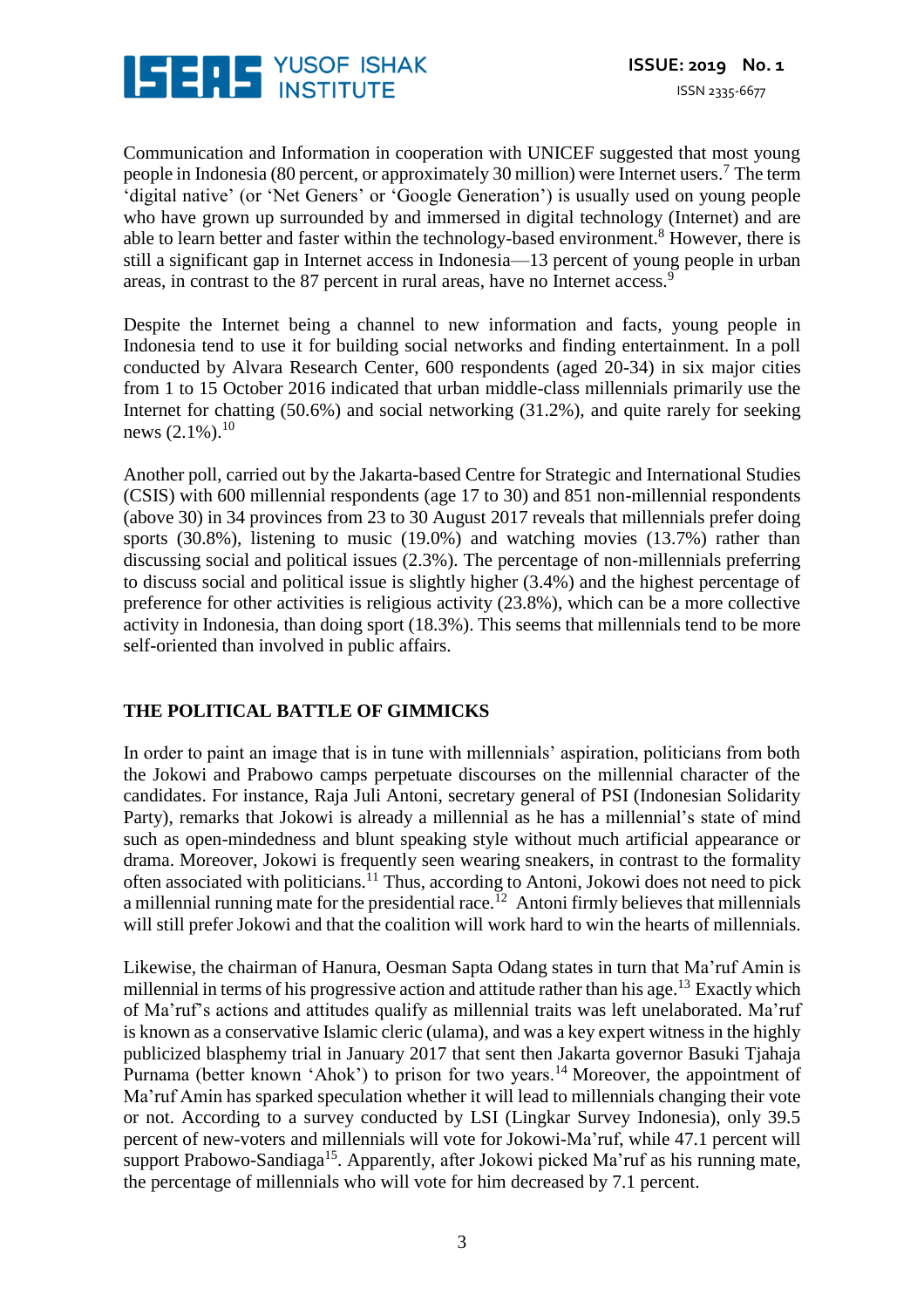

Meanwhile, the chairman of Prosperous Justice Party (PKS), Muhamad Sohibul Iman, has stated that Sandiaga Uno is 'post Islamist *santri* [pious Muslim]' or 'millennial *santri'* who lives a modern lifestyle but experiences spirituality and Islam despite his secular appearance and Western educational background.<sup>16</sup> By adding 'millennial' to 'santri,' it would seem that Sohibul Iman was attempted to paint Sandiaga as a religious yet modern figure that suits with the image of PKS.

In order to fit Prabowo to millennial expectations, the vice-president candidate Sandiaga Uno informed the media about 'The New Prabowo'.<sup>17</sup> Having known Prabowo personally for 20 years, Sandiga emphasises that Prabowo is actually a fun, relaxed person who has experienced the political dynamics of the times and who understands that the democratic process should unite rather than divide the Indonesian people. In addition, deputy generalsecretary Faldo Maldini has remarked that Prabowo will project a contemporary image and present his views in a way that will appeal to millennials.

Jokowi's attempt to woo young voters heavily relies on physical signaling. For instance, Jokowi made an unusual entrance at the opening of Asian Games by riding a motorbike rather than delivering a speech immediately.<sup>18</sup> On another occasion, wearing a denim jacket, Jokowi rode a customized motorbike (Chopper) and toured Sukabumi regent (West Java) on 8 April 2018.<sup>19</sup> He then uploaded images into his Twitter account and it received positive responses from young people. In his visit to remote areas such as Papua province, he gave an impression that he is adventurous and has a down-to earth character, which should appeal to millennials.

It should be noted that Jokowi had occasionally visited music events or festivals. For instance, he visited Synchronize Fest 2017 on 7 October 2017 and spent about two hours with festival visitors.<sup>20</sup> Jokowi routinely attended heavy metal music performances in Jakarta and confessed that he is a big fan of heavy metal bands.

Jokowi has also surrounded himself with high-profile young figures to balance Ma'ruf's age. For instance, the appointment of Erick Thohir as the chief of Jokowi's campaign team seems to have been in response to the appointment of Sandiaga, who is more of an attraction to young voters than Jokowi's running mate. <sup>21</sup> According to sources familiar with the situation, Jokowi stated that Erick was chosen because of the 48-year old businessman young age and his stellar track record in the media industry, owning football and basketball clubs.<sup>22</sup> Interestingly, Erick is a good friend of Sandiaga since their high school days, and both have become successful young businessman.

Likewise, Ma'ruf stated that he has met and connected with millennials by telling a story of an elder man who plants a fruit tree not for him but for the next generation instead.<sup>23</sup> He said that he agreed to be appointed vice-presidential candidate not for his own sake, but rather driven by his intention to leave a meaningful legacy for the young. He claimed that millennials support him and have formed voluntary organizations such as 'Rumah KMA' (House of Kyai Ma'ruf Amin) and 'Abah Kita' (Our Beloved Father) consisting both Muslim and non-Muslim volunteers, for that purpose.

Meanwhile, Prabowo has been building a cordial relationship with key millennial actors. For instance, on 23 October 2018, he invited young bloggers, vloggers or YouTubers and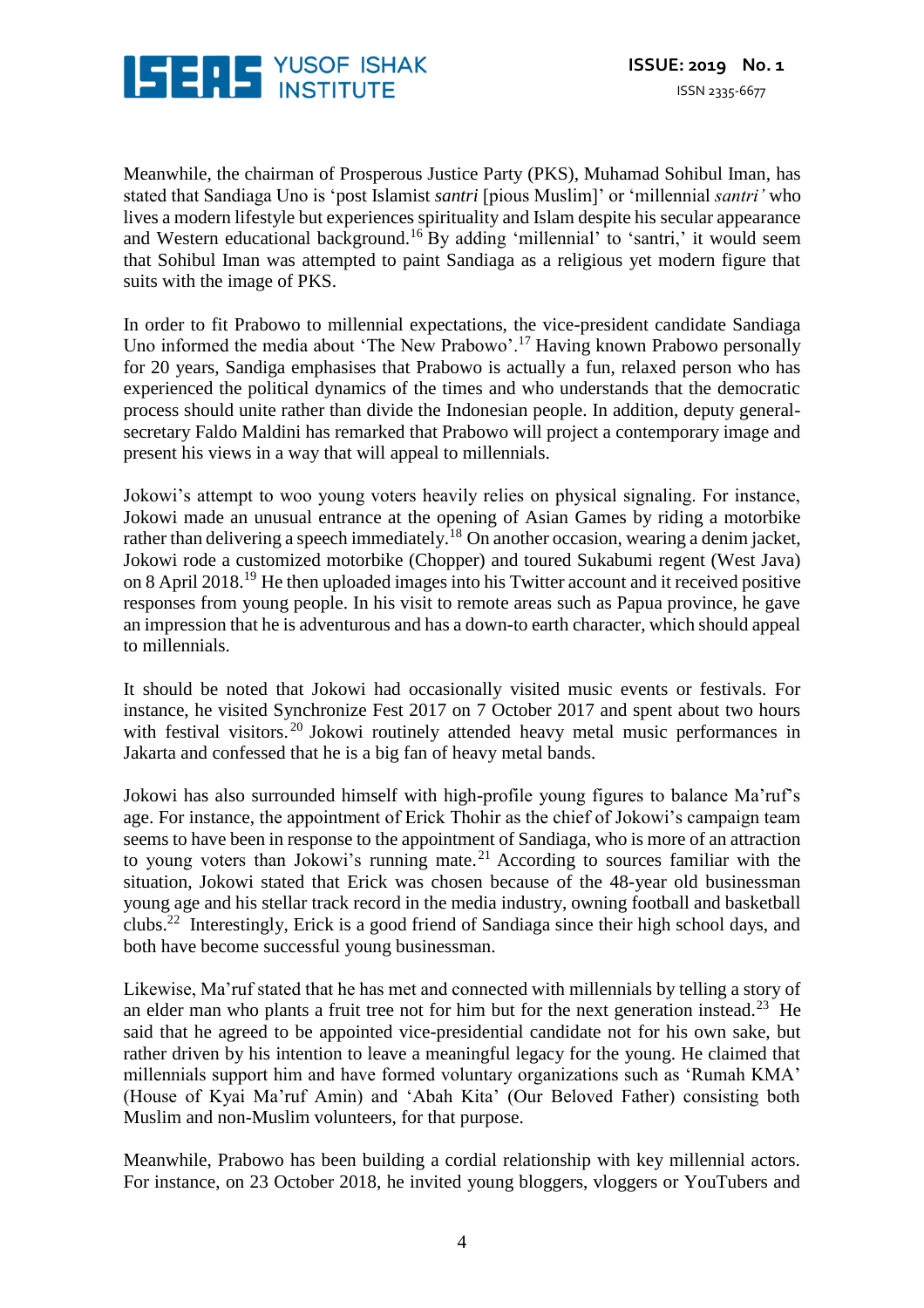

media influencers to his house in South Jakarta.<sup>24</sup> During the meeting, he reminded them to continue learning and to create [digital content] rather than being passive players. This meeting is important for Prabowo since social media are the only platform that he can capitalize on, as the mainstream media tend to favour the Jokowi camp.<sup>25</sup>

In his visit to West Java province, Prabowo met millennial mothers (emak-emak milenial) who formed 'Barisan Emak-Emak Milenial' (The United of Millennial Mothers) on 19 October 2018. <sup>26</sup> The young mothers (*emak-emak*) have been explicitly mentioned in Sandiaga Uno's speech after his official nomination at the KPU office. In front of members of the coalition, he said that they still lacked influence within 'partai emak-emak' (party of mothers). Since then Sandiaga actively meet young (millennial) mothers at traditional markets or other public spaces to listen to their grievance regarding costs of living and prices of basic necessities.

While the campaign team is helmed by retired military general Joko Santosa, Prabowo's spokespersons are young bloods such as Dahnil Anzar Simanjuntak (36), Faldo Maldini (28), and Gamal Albinsaid (29), who have different social and professional backgrounds for communicating with millennial voters.<sup>27</sup> Although the appointment of young people may be refreshing for the campaign, these people, being inexperienced politicians, run the risk of being entrap in old political practices.

### **WILL MILLENNIALS ENGAGE WITH THE ELECTORAL POLITICS?**

To what extent the engagement of millennials is significant, particularly among the welleducated residing in urban areas with high exposure to the media, is unclear. For instance, vice-president candidate Sandiaga Uno predicted that millennials would only decide at the last minute at the voting booth.<sup>28</sup> Moreover, according to Sandiaga, millennials get bored easily; and there is no guarantee that they will consistently choose the same candidate.

Generally, millennials are less interested in politics, considering political activities to be 'dirty,' manipulative, and inaccessible.<sup>29</sup> Instead, most prefer to engage in leisure activities (such as doing sport, listening to music and watching movies) rather than discussing political issues as indicated by the 2017 CSIS national survey on millennials.<sup>30</sup>

Indeed, capturing millennial concerns and aspirations is no easy task since millennials are a heterogeneous group divided by age, social class and location, and in aspirations. For the younger millennials, the issue of education is more important than jobs and costs of living. They aspire for free education, and better school and sport facilities.<sup>31</sup> Meanwhile, for mature millennials who have graduated, issues of job (employment), co-working spaces and costs of living are more important than other issues.<sup>32</sup>

Furthermore, for urban middle-class millennials, matters related to lifestyle or leisure time perhaps occupied most of their time, whereas rural lower-class millennials deal with survival matters amidst decreasing jobs in the agricultural sector.<sup>33</sup> Adjie Alfaraby, a researcher from LSI Denny JA, states that unemployment is a pertinent issue for millennials in rural areas, while urban millennials concern themselves with music and business activities. For them, the presidential election may not be seen to have any direct impact on their daily life.<sup>34</sup>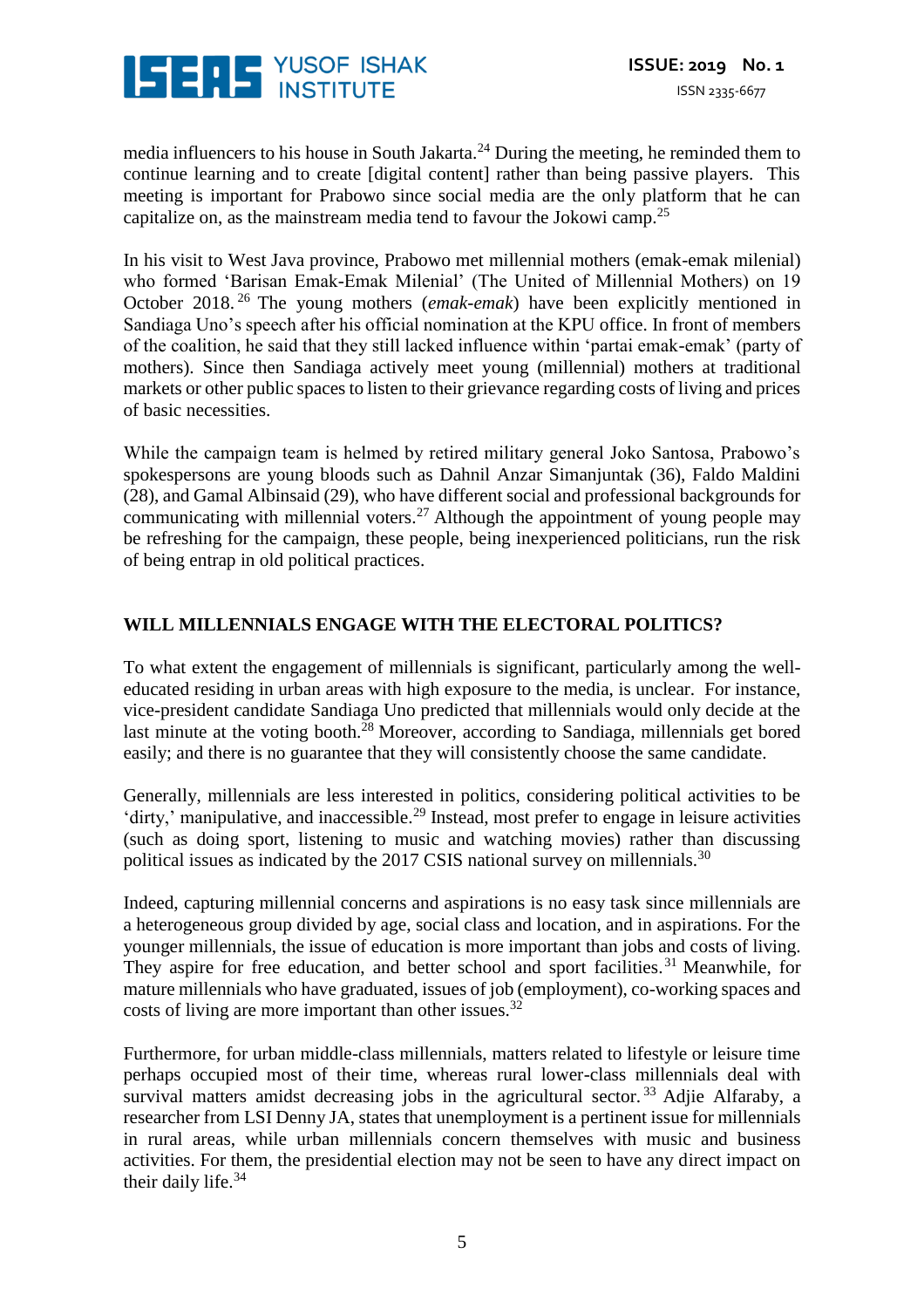

Since urban millennials are technologically savvy and avid social media users, both campaign teams know to capitalize on social media in reaching out to them. For instance, Prabowo-Sandi's campaign team constantly updates their campaign trails across Indonesia through Instagram, Facebook and Twitter. Similarly, Jokowi-Ma'ruf's team regularly updates success stories regarding infrastructure and economic developments. Copying millennials, the candidates made video blogs (vlogs), took selfies with young people and conducted activities popular with youths such as sports. The presidential candidates may impress or entertain the millennials, but there is no guarantee that the millennials will be compelled to cast their votes for them.

Indeed, some politically engaged millennials pay great attention to the personality of presidential candidates <sup>35</sup> and the way the candidates actively engage with people and genuinely understand their aspirations.

#### **CONCLUDING REMARKS**

As the main target of the campaigns of both presidential candidates, millennials have been figured greatly in the discourses of politicians. However, there are some remaining issues regarding the way both presidential candidates deal with millennials.

**Firstly**, millennials tend to be understood as a homogenous group by campaign teams without any proper understanding regarding their internal differences in terms of age, gender, class and geographical location (urban-rural).

**Secondly**, the strategy of appealing the millennials tends to be limited to superficial changes to the candidates' appearance. While such efforts may attract the media, they would probably not have a long lasting impact on voters for being insincere or artificial.

**Thirdly**, unclear and feasible proposed programmes are proposed during campaigning to win over the millennials. Both candidates tend to offer very generic programmes that do not directly address the millennials' specific aspirations and needs. This is because there is little comprehension millennials and their unique behaviours as strategic voters in the upcoming presidential election. Whether in the remaining days the presidential candidates are able to attract millennials to the voting booth remains to be seen.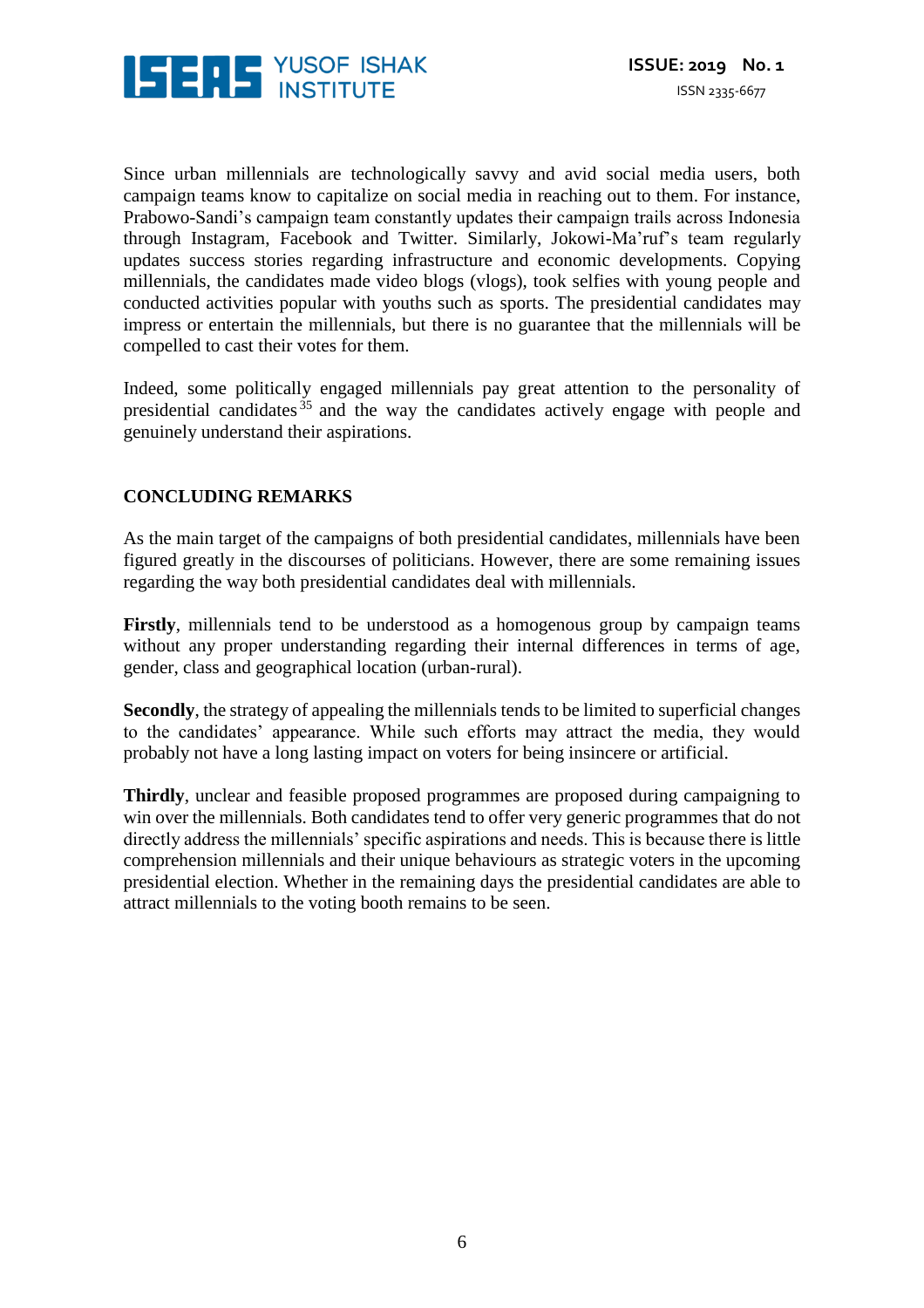

1 'Kontroversi Stuntman Jokowi di Pembukaan Asian Games ' ('Controversy in Jokowi's Stuntman at the Opening of Asian Games'), [https://news.detik.com/berita/d-4173437/kontroversi](https://news.detik.com/berita/d-4173437/kontroversi-stuntman-jokowi-di-pembukaan-asian-games)[stuntman-jokowi-di-pembukaan-asian-games,](https://news.detik.com/berita/d-4173437/kontroversi-stuntman-jokowi-di-pembukaan-asian-games) accessed 19 August 2018. <u>.</u>

 $2$  See a detailed analysis of the appointment of Ma'ruf Amin and Sandiaga Salahuddin Uno as vice-president candidate: [https://iseas.edu.sg/medias/op-eds/item/8088-by-picking-conservative](https://iseas.edu.sg/medias/op-eds/item/8088-by-picking-conservative-cleric-as-running-mate-has-jokowi-moved-closer-to-securing-another-term-an-oped-by-hui-yew-foong-and-budi-irawanto-in-today)[cleric-as-running-mate-has-jokowi-moved-closer-to-securing-another-term-an-oped-by-hui-yew](https://iseas.edu.sg/medias/op-eds/item/8088-by-picking-conservative-cleric-as-running-mate-has-jokowi-moved-closer-to-securing-another-term-an-oped-by-hui-yew-foong-and-budi-irawanto-in-today)[foong-and-budi-irawanto-in-today;](https://iseas.edu.sg/medias/op-eds/item/8088-by-picking-conservative-cleric-as-running-mate-has-jokowi-moved-closer-to-securing-another-term-an-oped-by-hui-yew-foong-and-budi-irawanto-in-today)

[https://www.iseas.edu.sg/images/pdf/ISEAS\\_Perspective\\_2018\\_51@50.pdf.](https://www.iseas.edu.sg/images/pdf/ISEAS_Perspective_2018_51@50.pdf)

<sup>3</sup> The member of Indonesia's electoral commission (KPU), Pramono Ubaid Tanthowi estimated about 70-80 millions are millennial voters or 35-40 percent of total voters: 'JPRR: Pemilih Milenial Kunci Pemilu Berkualitas (JPRR: Millennial Voters Are Key to Quality Election'), [https://www.republika.co.id/berita/nasional/politik/18/09/06/pelltj377-jppr-pemilih-milenial](https://www.republika.co.id/berita/nasional/politik/18/09/06/pelltj377-jppr-pemilih-milenial-kunci-pemilu-2019-berkualitas)[kunci-pemilu-2019-berkualitas.](https://www.republika.co.id/berita/nasional/politik/18/09/06/pelltj377-jppr-pemilih-milenial-kunci-pemilu-2019-berkualitas)

<sup>4</sup> A poll conducted by a French-based pollster (Ipsos Indonesia) with 1,000 respondents (first voters, millennial voters and non-millennial voters) in five Indonesian major cities (Medan, Jakarta, Bandung, Surabaya and Makassar) after the official presidential nomination (13-26 August 2018) indicated that 26 percent of the respondents will be swing voters who had not decided yet, although 96 percent of the respondents will participate in the upcoming presidential election. While the majority of millennial voters will cast their votes (97%), they have not yet decided what their choice will be (33%): signifying that a substantial demographic of millennials are swing voters: 'Ipsos: 26% Pemilih Indonesia Potensial Jadi Swing Voters di Pilpres' (Ipsos: 26% of Indonesians Potentially Will be Swing Voters in Presidential Election): [http://marketeers.com/ipsos-26-masyarakat-indonesia-berpotensi-jadi-swing-voters-di-pilpres-](http://marketeers.com/ipsos-26-masyarakat-indonesia-berpotensi-jadi-swing-voters-di-pilpres-2019/)[2019/,](http://marketeers.com/ipsos-26-masyarakat-indonesia-berpotensi-jadi-swing-voters-di-pilpres-2019/) accessed 30 August 2018.

 $\frac{1}{5}$  For more detailed explanations of the differences between 'pemuda ' and 'remaja,' see Lyn Parker and Pam Nilan, *Adolescents in Contemporary Indonesia* (London & New York: Routledge, 2013), 18-39. The classic study on the role of 'pemuda' in the anti-colonial movement in Indonesia is Benedict Anderson's *The Pemuda Revolution: Indonesian Politics 1945-1946* (Ithaca: Cornell University, 1967). For comprehensive studies on current struggles and opportunities facing Indonesia's youth across the archipelago, see Kathryn Robinson (ed.), *Youth Identities and Social Transformations in Modern Indonesia* (Leiden & Boston: Brill, 2016).

<sup>6</sup> There are multitude meanings of millennials popularized by political polls and circulated in the media. The US-based Pew Research Center, for instance, defines 'millennial' as those who born between 1981 and 1996 and the first generation to come of age in the new millennium. Millennials grew up during the Internet explosion. In other words, millennials are at the ages of 22 to 37 in 2018: [http://www.pewresearch.org/fact-tank/2018/03/01/defining-generations-where-millennials](http://www.pewresearch.org/fact-tank/2018/03/01/defining-generations-where-millennials-end-and-post-millennials-begin/)[end-and-post-millennials-begin/.](http://www.pewresearch.org/fact-tank/2018/03/01/defining-generations-where-millennials-end-and-post-millennials-begin/) Meanwhile, the Centre for Strategic and International Studies defines millennials are those who are in the age of 17 to 29 in 2017 and participated in their national survey on 'Social, Economic and Political Orientation of Millennial Generation' conducted from 23 to 30 August 2017. See the CSIS survey here:

[https://www.csis.or.id/uploaded\\_file/event/ada\\_apa\\_dengan\\_milenial\\_paparan\\_survei\\_nasional\\_cs](https://www.csis.or.id/uploaded_file/event/ada_apa_dengan_milenial_paparan_survei_nasional_csis_mengenai_orientasi_ekonomi__sosial_dan_politik_generasi_milenial_indonesia__notulen.pdf) is mengenai orientasi ekonomi sosial dan politik generasi milenial indonesia notulen.pdf

<sup>7</sup> 'Riset Kominfo dan UNICEF Mengenai Perilaku Anak dan Remaja Dalam Menggunakan Internet, [https://kominfo.go.id/index.php/content/detail/3834/Siaran+Pers+No.+17-PIH-](https://kominfo.go.id/index.php/content/detail/3834/Siaran+Pers+No.+17-PIH-KOMINFO-2-2014+tentang+Riset+Kominfo+dan+UNICEF+Mengenai+Perilaku+Anak+dan+Remaja+Dalam+Menggunakan+Internet+/0/siaran_pers)[KOMINFO-2-](https://kominfo.go.id/index.php/content/detail/3834/Siaran+Pers+No.+17-PIH-KOMINFO-2-2014+tentang+Riset+Kominfo+dan+UNICEF+Mengenai+Perilaku+Anak+dan+Remaja+Dalam+Menggunakan+Internet+/0/siaran_pers)

[2014+tentang+Riset+Kominfo+dan+UNICEF+Mengenai+Perilaku+Anak+dan+Remaja+Dalam+](https://kominfo.go.id/index.php/content/detail/3834/Siaran+Pers+No.+17-PIH-KOMINFO-2-2014+tentang+Riset+Kominfo+dan+UNICEF+Mengenai+Perilaku+Anak+dan+Remaja+Dalam+Menggunakan+Internet+/0/siaran_pers) [Menggunakan+Internet+/0/siaran\\_pers,](https://kominfo.go.id/index.php/content/detail/3834/Siaran+Pers+No.+17-PIH-KOMINFO-2-2014+tentang+Riset+Kominfo+dan+UNICEF+Mengenai+Perilaku+Anak+dan+Remaja+Dalam+Menggunakan+Internet+/0/siaran_pers) accessed 24 August 2018.

<sup>8</sup> For a critical study on 'digital natives' and an inclusive society, see David Herold, "Digital Natives: Discourses of Exclusion in an Inclusive Society," in Eugene Loss, Leslie Haddon, Enid Mante Meijer (eds.), *Generational Use of New Media* (Farnham Surrey: Ashgate, 2012).

9 'Riset Kominfo dan UNICEF Mengenai Perilaku Anak dan Remaja Dalam Menggunakan Internet, [https://kominfo.go.id/index.php/content/detail/3834/Siaran+Pers+No.+17-PIH-](https://kominfo.go.id/index.php/content/detail/3834/Siaran+Pers+No.+17-PIH-KOMINFO-2-2014+tentang+Riset+Kominfo+dan+UNICEF+Mengenai+Perilaku+Anak+dan+Remaja+Dalam+Menggunakan+Internet+/0/siaran_pers)[KOMINFO-2-](https://kominfo.go.id/index.php/content/detail/3834/Siaran+Pers+No.+17-PIH-KOMINFO-2-2014+tentang+Riset+Kominfo+dan+UNICEF+Mengenai+Perilaku+Anak+dan+Remaja+Dalam+Menggunakan+Internet+/0/siaran_pers)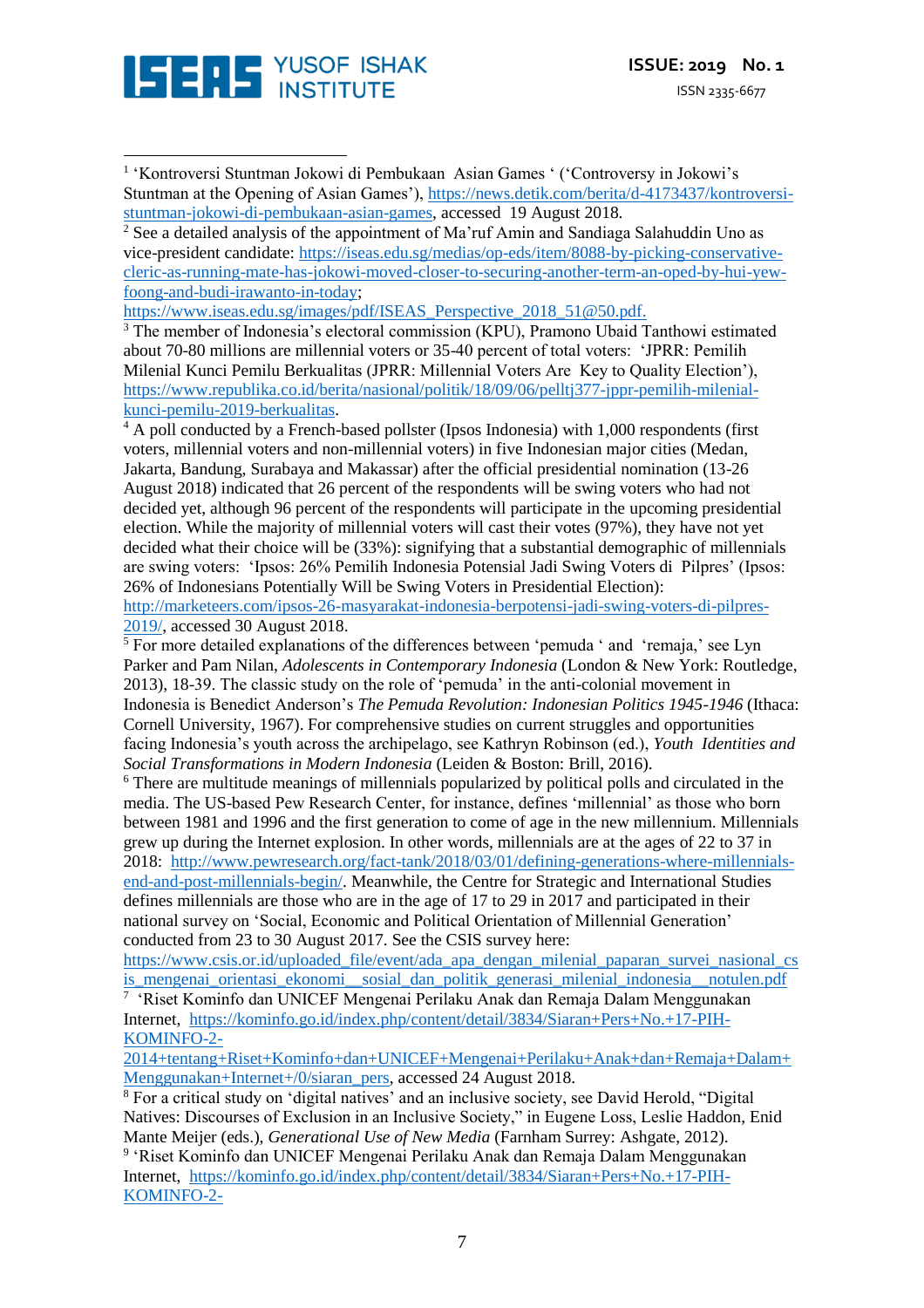

<u>.</u> [2014+tentang+Riset+Kominfo+dan+UNICEF+Mengenai+Perilaku+Anak+dan+Remaja+Dalam+](https://kominfo.go.id/index.php/content/detail/3834/Siaran+Pers+No.+17-PIH-KOMINFO-2-2014+tentang+Riset+Kominfo+dan+UNICEF+Mengenai+Perilaku+Anak+dan+Remaja+Dalam+Menggunakan+Internet+/0/siaran_pers) [Menggunakan+Internet+/0/siaran\\_pers,](https://kominfo.go.id/index.php/content/detail/3834/Siaran+Pers+No.+17-PIH-KOMINFO-2-2014+tentang+Riset+Kominfo+dan+UNICEF+Mengenai+Perilaku+Anak+dan+Remaja+Dalam+Menggunakan+Internet+/0/siaran_pers) accessed 24 August 2018.

<sup>10</sup> Hasanuddin Ali & Lilik Purwadi, *The Urban Middle-Class Millennials Indonesia: Financial and Online Behavior.* Research report. (Jakarta: Alvara Research Center, 2017).

<sup>11</sup> 'PSI Nilai Kaum Milenial Tetap Dukung Jokowi di Pilpres 2019' ('PSI View that Millennials would Elect Jokowi in the 2019 Presidential Election'),

[http://www.tribunnews.com/nasional/2018/08/11/psi-nilai-kaum-milenial-tetap-dukung-jokowi-di](http://www.tribunnews.com/nasional/2018/08/11/psi-nilai-kaum-milenial-tetap-dukung-jokowi-di-pilpres-2019)[pilpres-2019,](http://www.tribunnews.com/nasional/2018/08/11/psi-nilai-kaum-milenial-tetap-dukung-jokowi-di-pilpres-2019) accessed 12 August 2018.

12 *'*PSI Yakin Jokowi-Ma'ruf Amin Tetap Dipilih Oleh Generasi Milenial' ('PSI are Confident that Jokowi-Ma'ruf will be Elected by Millennial Voters),

[http://bogor.tribunnews.com/2018/08/11/psi-yakini-jokowi-maruf-amin-tetap-dipilih-oleh](http://bogor.tribunnews.com/2018/08/11/psi-yakini-jokowi-maruf-amin-tetap-dipilih-oleh-generasi-milenial)[generasi-milenial,](http://bogor.tribunnews.com/2018/08/11/psi-yakini-jokowi-maruf-amin-tetap-dipilih-oleh-generasi-milenial) accessed 12 August 2018.

<sup>13</sup> 'New' Prabowo Looks to Appeal Millenials,'

[http://www.thejakartapost.com/news/2018/09/16/new-prabowo-looks-to-appeal-to](http://www.thejakartapost.com/news/2018/09/16/new-prabowo-looks-to-appeal-to-millennials.html)[millennials.html,](http://www.thejakartapost.com/news/2018/09/16/new-prabowo-looks-to-appeal-to-millennials.html) accessed 17 September 2018.

<sup>14</sup> 'Who's Ma'ruf Amin, Jokowi's Running Mate?,

[http://www.thejakartapost.com/news/2018/08/09/who-is-maruf-amin-jokowis-running-mate.html,](http://www.thejakartapost.com/news/2018/08/09/who-is-maruf-amin-jokowis-running-mate.html) accessed 10 August 2018.

<sup>15</sup> 'Jokowi Ditinggal Pemilih Millenial karena Ma'ruf, Ini Tanggapan PDIP' (Jokowi Would be Left by Millennial Voters due to Ma'ruf, This is PDIP's Response), [https://www.msn.com/id](https://www.msn.com/id-id/berita/pemilu/jokowi-ditinggal-pemilih-milenial-karena-maruf-ini-tanggapan-pdip/ar-BBMjvwF?li=BBL55sA)[id/berita/pemilu/jokowi-ditinggal-pemilih-milenial-karena-maruf-ini-tanggapan-pdip/ar-](https://www.msn.com/id-id/berita/pemilu/jokowi-ditinggal-pemilih-milenial-karena-maruf-ini-tanggapan-pdip/ar-BBMjvwF?li=BBL55sA)[BBMjvwF?li=BBL55sA,](https://www.msn.com/id-id/berita/pemilu/jokowi-ditinggal-pemilih-milenial-karena-maruf-ini-tanggapan-pdip/ar-BBMjvwF?li=BBL55sA) accessed 24 August 2018.

<sup>16</sup> 'Will 'Millennial' Ma'ruf and 'Santri' Sandiaga Change Prabowo vs Jokowi Game?,' [http://www.thejakartapost.com/news/2018/08/10/will-millennial-maruf-and-santri-sandiaga](http://www.thejakartapost.com/news/2018/08/10/will-millennial-maruf-and-santri-sandiaga-change-prabowo-vs-jokowi-game.html)[change-prabowo-vs-jokowi-game.html,](http://www.thejakartapost.com/news/2018/08/10/will-millennial-maruf-and-santri-sandiaga-change-prabowo-vs-jokowi-game.html) accessed 11 August 2018.

<sup>17</sup> 'New' Prabowo Looks to Appeal Millenials,'

[http://www.thejakartapost.com/news/2018/09/16/new-prabowo-looks-to-appeal-to](http://www.thejakartapost.com/news/2018/09/16/new-prabowo-looks-to-appeal-to-millennials.html)[millennials.html,](http://www.thejakartapost.com/news/2018/09/16/new-prabowo-looks-to-appeal-to-millennials.html) accessed 17 September 2018.

<sup>18</sup> In a poll conducted by LSI Denny JA during the first week of the Asian Games, Jokowi and his running mate had 50.8 percent support among voters 39 under, compared to Prabowo's 31.8 percent. According to LSI's Adjie Faraby, the opening ceremony of Asian Games gave Jokowi a boost. It would be of no surprise then that Jokowi continues to ride his success from the Asian Games as he appointed Erick Thohir, a businessman who led the event's organizer committee, as his campaign chief.

<sup>19</sup> 'Ditemani Puluhan Bikers, Jokowi Touring Pakai Chopper di Sukabumi' (Accompanied by Many Bikers, Jokowi Rode a Chopper Across Sukabumi'),

[https://otomotif.kompas.com/read/2018/04/08/124903915/ditemani-puluhan-biker-jokowi-touring](https://otomotif.kompas.com/read/2018/04/08/124903915/ditemani-puluhan-biker-jokowi-touring-pakai-chopper-di-sukabumi)[pakai-chopper-di-sukabumi,](https://otomotif.kompas.com/read/2018/04/08/124903915/ditemani-puluhan-biker-jokowi-touring-pakai-chopper-di-sukabumi) accessed 24 August 2018.

<sup>20</sup> 'Datangi Synchronize Fest 2017, Bentuk Pendekatan Jokowi Kepada Generasi Milenial? ('Visiting Synchronize Fest 2017, Is Jokowi's Approach to Millennial Generation?"),

[http://www.tribunnews.com/seleb/2017/10/08/datangi-synchronize-fest-2017-bentuk-pendekatan](http://www.tribunnews.com/seleb/2017/10/08/datangi-synchronize-fest-2017-bentuk-pendekatan-jokowi-kepada-generasi-milenial)[jokowi-kepada-generasi-milenial,](http://www.tribunnews.com/seleb/2017/10/08/datangi-synchronize-fest-2017-bentuk-pendekatan-jokowi-kepada-generasi-milenial) accessed 22 August 2018.

<sup>21</sup> 'Pengamat: Erick Thohir Bisa Gaet Pemilih Milenial Untuk Jokowi-Ma'ruf' ('Observer: Erick Thohir Would Attract the Millenial Voters for Jokowi-Ma'ruf '),

[http://www.tribunnews.com/pilpres-2019/2018/09/07/pengamat-erick-thohir-bisa-gaet-pemilih](http://www.tribunnews.com/pilpres-2019/2018/09/07/pengamat-erick-thohir-bisa-gaet-pemilih-milenial-untuk-jokowi-maruf)[milenial-untuk-jokowi-maruf,](http://www.tribunnews.com/pilpres-2019/2018/09/07/pengamat-erick-thohir-bisa-gaet-pemilih-milenial-untuk-jokowi-maruf) accessed 8 September 2018.

<sup>22</sup> 'Businessmen Among Politicians,' *Tempo*, 17 September 2018.

 $^{23}$  Ma'ruf Amin made this statement when he responded to the question on his strategy to appeal to millennial voters at the RSIS [S.Rajaratnam School of International Studies] Distinguished Public Lecture on 17 October 2018. On another occasion, he admitted that he knew of the story when he was at the Islamic primary school (*madrasah ibtidaiyah*). See, 'Menjual Ma'ruf Amin, Berharap Milenial' (Selling Ma'ruf Amin, Expecting Millennials'),

[https://www.merdeka.com/khas/menjual-maruf-amin-berharap-milenial.html,](https://www.merdeka.com/khas/menjual-maruf-amin-berharap-milenial.html) accessed 2 October 2019.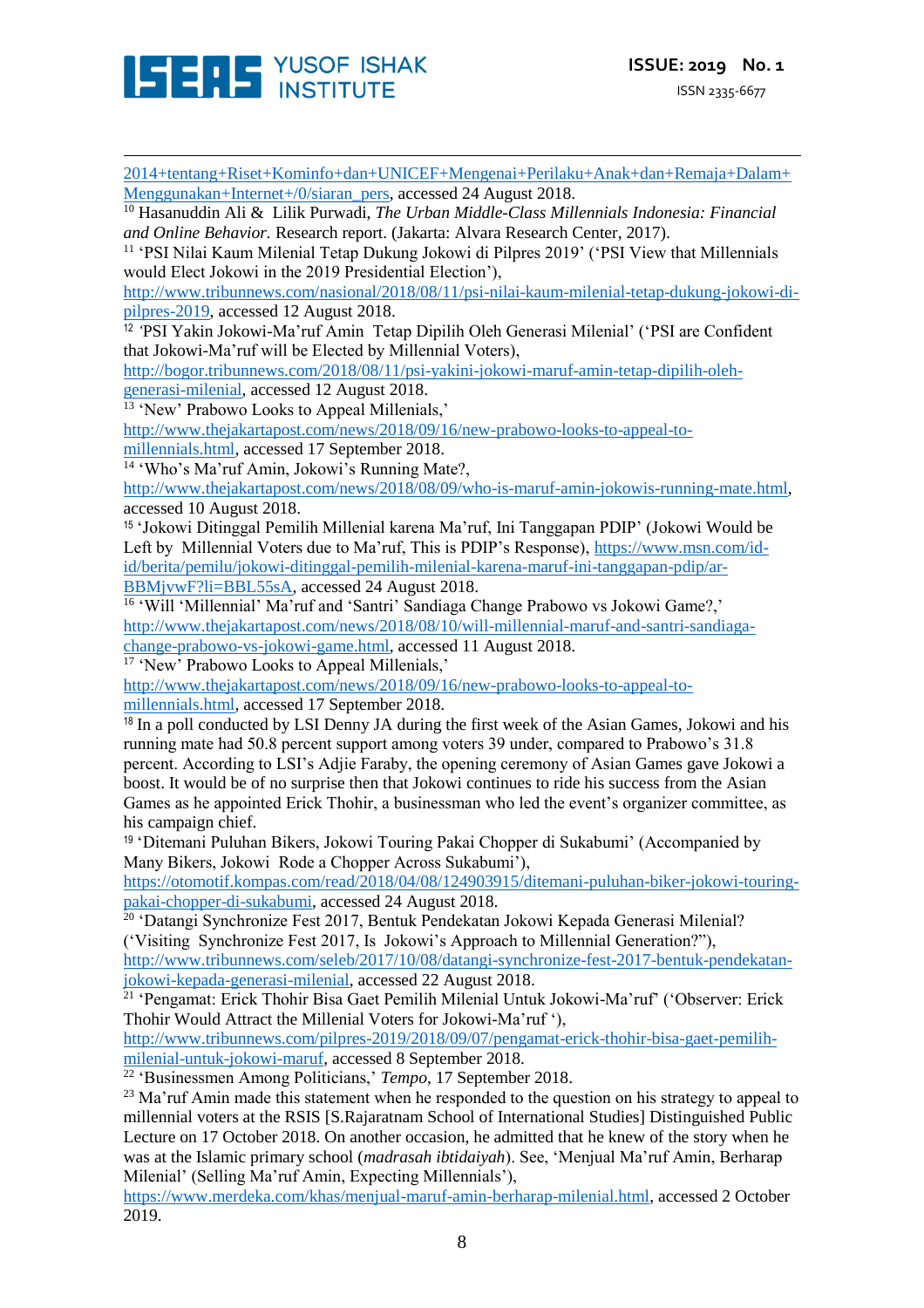

<u>.</u> <sup>24</sup> 'Prabowo Bertemu Puluhan YouTuber, Blogger dan Influencer Milenial' ('Prabowo Met Many YouTubers, Bloggers and Millennial Influencers'),

[https://nasional.kompas.com/read/2018/10/23/23593541/prabowo-bertemu-puluhan-youtuber](https://nasional.kompas.com/read/2018/10/23/23593541/prabowo-bertemu-puluhan-youtuber-blogger-dan-influenser-milenial)[blogger-dan-influenser-milenial,](https://nasional.kompas.com/read/2018/10/23/23593541/prabowo-bertemu-puluhan-youtuber-blogger-dan-influenser-milenial) accessed 24 October 2018.

 $\frac{25 \text{ Many media two}}{25 \text{ Many media two}}$  are part of Jokowi's coalition such as Surya Paloh (Media Group), Hary Tanoesoedibjo (Global Mediacom), Aburizal Bakrie (Visi Media Asia) and Erick Thohir (Mahaka Media): '8 Konglomerat Media di Indonesia Via Jalur Media TV & Cetak' ('8 Indonesian Conglomerate Media Through Print Media and Television'), ( [https://tirto.id/8-konglomerat](https://tirto.id/8-konglomerat-media-di-indonesia-via-jalur-media-tv-amp-cetak-cEv7)[media-di-indonesia-via-jalur-media-tv-amp-cetak-cEv7,](https://tirto.id/8-konglomerat-media-di-indonesia-via-jalur-media-tv-amp-cetak-cEv7) accessed 10 February 2018.

<sup>26</sup> 'Datangi Markas Gerindra Jabar, Prabowo Disambut Emak-Emak Millenial' (Visited the West Java Branch of Gerinda, Prabowo Was Greeted by the Millennial Moms'),

[https://news.detik.com/berita-jawa-barat/d-4219103/datangi-markas-gerindra-jabar-prabowo](https://news.detik.com/berita-jawa-barat/d-4219103/datangi-markas-gerindra-jabar-prabowo-disambut-emak-emak-milenial)[disambut-emak-emak-milenial,](https://news.detik.com/berita-jawa-barat/d-4219103/datangi-markas-gerindra-jabar-prabowo-disambut-emak-emak-milenial) accessed 22 September 2018.

<sup>27</sup> Dahnil Simanjuntak is a former leader of Muhammadiyah Youth Wing (Pemuda Muhammadiyah), while Faldo Maldini is the former president of the student senate of Indonesian University (UI) and the deputy secretary-general National Mandate Party (PAN). Gamal Albinsaid, who is general physician as well as CEO Indonesia Medika, was appointed after the dismissal of Ratna Sarumpaet for perpetuating hoax.

<sup>28</sup> 'Jurus Jokowi vs Prabowo Memikat Milenial, Siapa Unggul?' (Jokowi's Tactic vs Prabowo's Tavtic to Win Millennial Voters, Who'll Be the Winner?),

www.liputan6.com%2Fnews%2Fread%2F3648824%2Fheadline-jurus-jokowi-vs-prabowomemikat-milenial-siapa-unggul&usg=AOvVaw3SMrABK4UdOkQKTXmZsjv-, accessed 22 September 2018.

 $29$  This is a common sentiment shared among millennials, noted during my fieldwork in the recent East Java gubernatorial election in June 2018. To view my article on millennials in the regional elections: [http://www.thejakartapost.com/news/2018/07/17/millennials-matter-regional](http://www.thejakartapost.com/news/2018/07/17/millennials-matter-regional-elections.html)[elections.html](http://www.thejakartapost.com/news/2018/07/17/millennials-matter-regional-elections.html).

<sup>30</sup> CSIS National Survey entitled 'What's Up With Millennial? Social, Economic and Political Orientations' (Ada Apa Dengan Milenial? Orientasi Sosial, Ekonomi dan Politik):

[https://www.csis.or.id/uploaded\\_file/event/ada\\_apa\\_dengan\\_milenial\\_\\_\\_\\_paparan\\_survei\\_nasiona](https://www.csis.or.id/uploaded_file/event/ada_apa_dengan_milenial____paparan_survei_nasional_csis_mengenai_orientasi_ekonomi__sosial_dan_politik_generasi_milenial_indonesia__notulen.pdf) [l\\_csis\\_mengenai\\_orientasi\\_ekonomi\\_\\_sosial\\_dan\\_politik\\_generasi\\_milenial\\_indonesia\\_\\_notulen.p](https://www.csis.or.id/uploaded_file/event/ada_apa_dengan_milenial____paparan_survei_nasional_csis_mengenai_orientasi_ekonomi__sosial_dan_politik_generasi_milenial_indonesia__notulen.pdf) [df.](https://www.csis.or.id/uploaded_file/event/ada_apa_dengan_milenial____paparan_survei_nasional_csis_mengenai_orientasi_ekonomi__sosial_dan_politik_generasi_milenial_indonesia__notulen.pdf)

<sup>31</sup> Telephone interview with a 17–year leader of Surabaya Student Alliance (Aliansi Pelajar Surabaya), 31 October 2018.

 $32$  Telephone interview with a 30-year lecturer and researcher of youth and media, 31 October 2018.

<sup>33</sup> It is worth nothing that there are biases to a certain degree in referring to the characters of millennials as it tends to overlook their access to the technology, geographical location and particular aspirations shaped by Indonesian socio-economic conditions.

<sup>34</sup> 'Aksi Jokowi di Pembukaan Asian Games Jadi Kekuatan Gaet Pemilih Milenial' (Jokowi's Act at the Opening of Asian Games Would Appeal the Millennal Voters),

[https://www.merdeka.com/politik/aksi-jokowi-di-pembukaan-asian-games-jadi-kekuatan-gaet](https://www.merdeka.com/politik/aksi-jokowi-di-pembukaan-asian-games-jadi-kekuatan-gaet-pemilih-milenial.html)[pemilih-milenial.html,](https://www.merdeka.com/politik/aksi-jokowi-di-pembukaan-asian-games-jadi-kekuatan-gaet-pemilih-milenial.html) accessed 22 August 2018.

 $35$  The global market research firm Ipsos shows that Indonesian millennials prefer strong-willed and assertive candidates, while first-time voters (17-21) tend to be idealistic, preferring candidates with a clean track record. Older voters tend to prefer assertive candidates, but expect them to be more religious: 'Indonesian Millennials Prefer Strong-Willed, Assertive Presidential Candidates: Ipsos Survey,' [https://jakartaglobe.id/politics/indonesian-millennials-prefer-strong-willed](https://jakartaglobe.id/politics/indonesian-millennials-prefer-strong-willed-assertive-presidential-candidates-ipsos-survey/)[assertive-presidential-candidates-ipsos-survey/,](https://jakartaglobe.id/politics/indonesian-millennials-prefer-strong-willed-assertive-presidential-candidates-ipsos-survey/) accessed 22 August 2018.